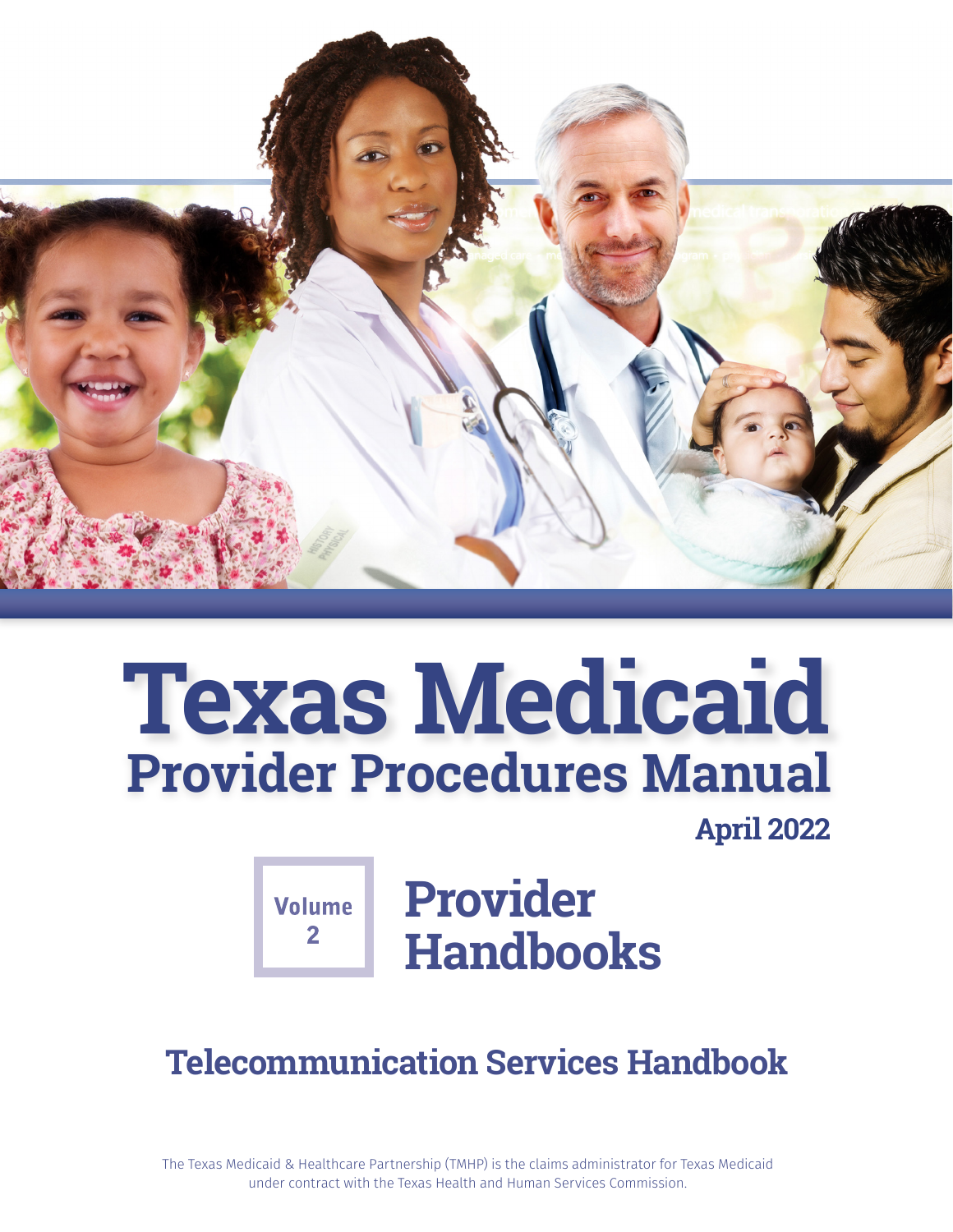## **TELECOMMUNICATION SERVICES HANDBOOK**

## **Table of Contents**

| 1 |                        |                                                                |
|---|------------------------|----------------------------------------------------------------|
| 2 |                        |                                                                |
| 3 |                        |                                                                |
|   | 3.1                    |                                                                |
|   | 3.2                    |                                                                |
|   | 3.3                    |                                                                |
|   | 3.3.1                  |                                                                |
|   | 3.3.2                  |                                                                |
|   | 3.3.2.1                | Prescriptions Generated from a Telemedicine Medical Service. 8 |
|   | 3.3.3                  |                                                                |
|   | 3.3.3.1                |                                                                |
|   | 3.3.4                  |                                                                |
|   | 3.3.4.1                |                                                                |
|   | 3.3.4.2                |                                                                |
|   | 3.3.5                  | Documentation Requirements for Telemedicine Medical Services 9 |
|   | 3.4                    |                                                                |
|   | 3.4.1                  |                                                                |
|   | 3.4.2                  |                                                                |
|   | 3.4.3                  |                                                                |
|   | 3.4.4                  |                                                                |
|   | 3.4.5                  |                                                                |
|   | 3.4.6                  |                                                                |
|   | 3.4.7                  |                                                                |
|   | 3.4.8<br>3.4.9         |                                                                |
|   | 3.4.10                 | Telehealth Service Documentation Requirements  14              |
|   |                        |                                                                |
|   | $3.5^{\circ}$<br>3.5.1 |                                                                |
|   |                        |                                                                |
|   | 3.6                    |                                                                |
|   | 3.6.1                  |                                                                |
|   | 3.7                    |                                                                |
|   | 3.7.1                  | Documentation Requirements for Telemonitoring Providers 17     |
| 4 |                        |                                                                |
|   | 4.1                    |                                                                |
|   | 4.1.1                  |                                                                |
|   | 4.2                    |                                                                |
| 5 |                        |                                                                |
| 6 |                        |                                                                |
| 7 |                        |                                                                |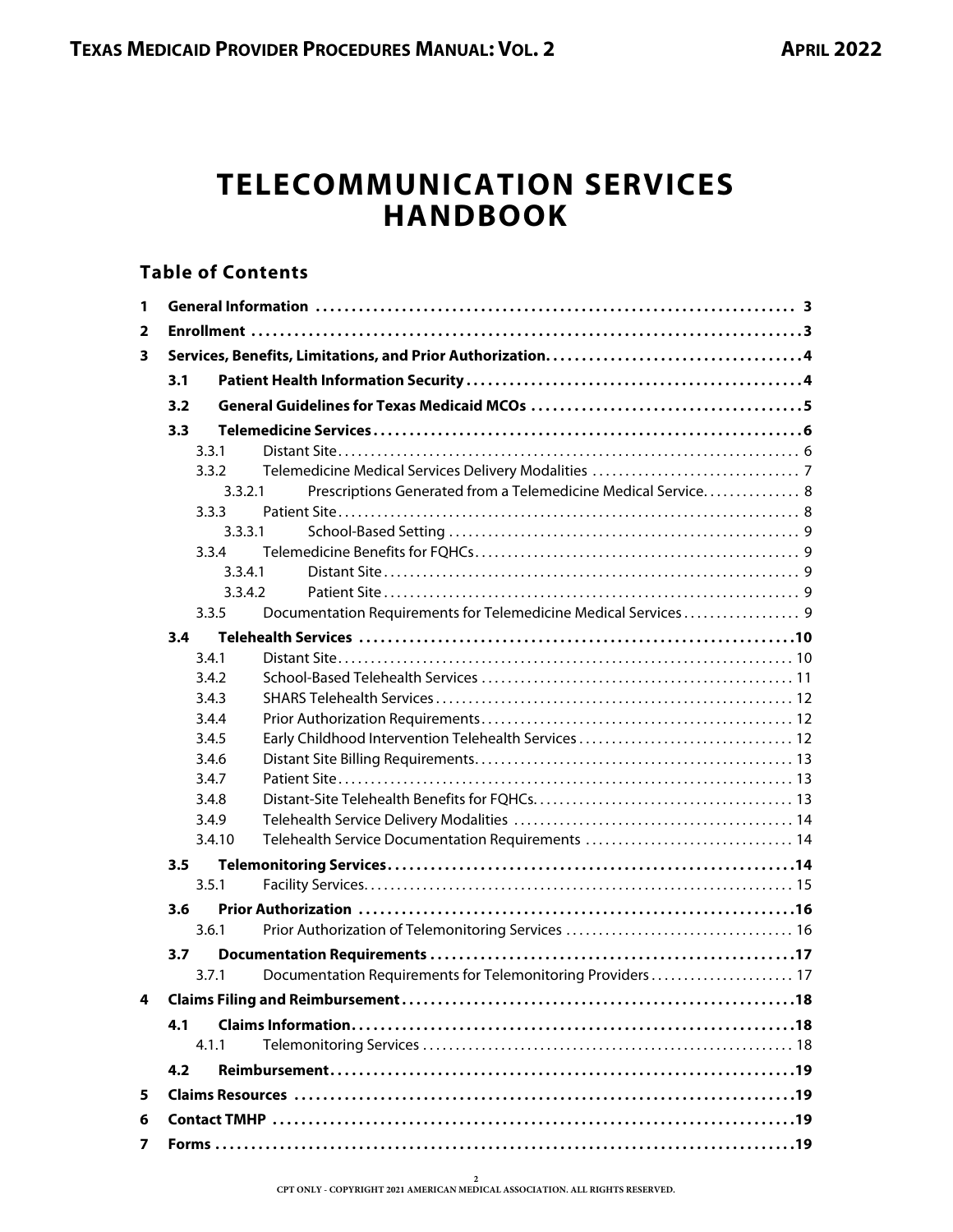## <span id="page-2-0"></span>**1 General Information**

This handbook contains information about Texas Medicaid fee-for-service benefits. For information about managed care benefits, refer to the Medicaid Managed Care Handbook (Vol. 2, Provider Handbooks).

Managed care carve-out services are administered as fee-for-service benefits. A list of all carve-out services is available in section 8, "Carve-Out Services" in the Medicaid Managed Care Handbook (Vol. 2, Provider Handbooks).

The information in this handbook is intended for home health agencies, hospitals, nurse practitioners (NP), clinical nurse specialists (CNS), certified nurse midwives (CNM), licensed professional counselors (LPC), licensed marriage and family therapists (LMFT), licensed clinical social workers (LCSW), physicians, physician assistants (PA), psychologists, licensed psychological associates, provisionally licensed psychologists, and licensed dieticians.

*Important:* All providers are required to read and comply with "Section 1: Provider Enrollment and Responsibilities" (Vol. 1, General Information). In addition to required compliance with all requirements specific to Texas Medicaid, it is a violation of Texas Medicaid rules when a provider fails to provide health-care services or items to Medicaid clients in accordance with accepted medical community standards and standards that govern occupations, as explained in Title 1 Texas Administrative Code (TAC) §371.1659. Accordingly, in addition to being subject to sanctions for failure to comply with the requirements that are specific to Texas Medicaid, providers can also be subject to Texas Medicaid sanctions for failure, at all times, to deliver health-care items and services to Medicaid clients in full accordance with all applicable licensure and certification requirements including, without limitation, those related to documentation and record maintenance.

*Refer to:* "Section 1: Provider Enrollment and Responsibilities" (Vol. 1, General Information).

## <span id="page-2-1"></span>**2 Enrollment**

Providers may provide telecommunication services for Texas Medicaid clients under the provider's Texas Medicaid provider identifier. No additional enrollment is required to provide telemedicine medical service or telehealth services.

Home health agency and hospital providers who wish to provide telemonitoring services must notify the Texas Medicaid & Healthcare Partnership (TMHP) as follows:

- Current providers must use the Provider Enrollment and Management System (PEMS) to indicate that they provide telemonitoring services.
- Newly enrolling or re-enrolling home health agency or outpatient hospital providers must indicate whether they provide telemonitoring services during the enrollment process.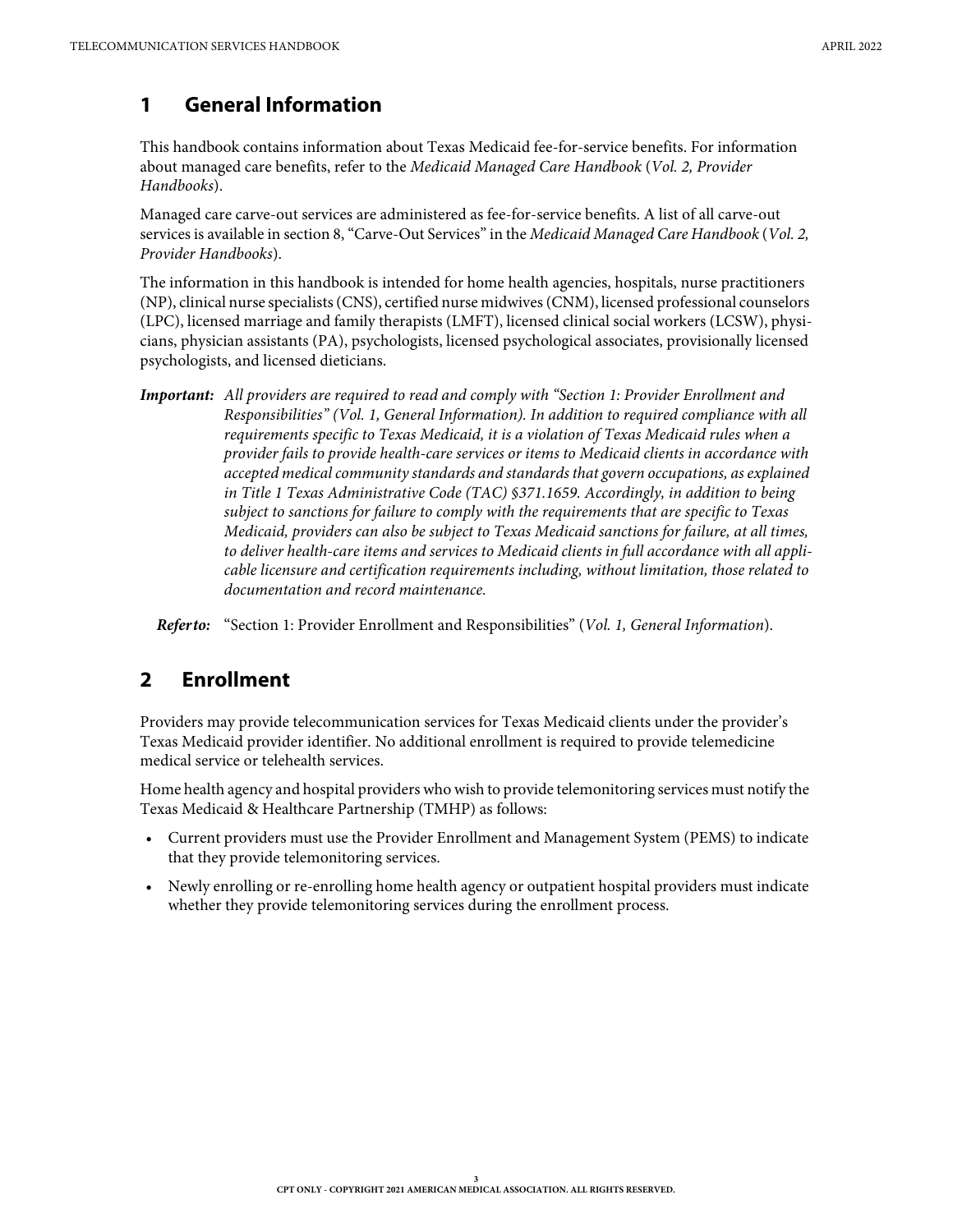*Refer to:* Subsection 3.1, "Provider Enrollment" in the Medical and Nursing Specialists, Physicians, and Physician Assistants Handbook (Vol. 2, Provider Handbooks) for information about CNM provider enrollment.

> Subsection 8.1, "Enrollment" in the Medical and Nursing Specialists, Physicians, and Physician Assistants Handbook (Vol. 2, Provider Handbooks) for information about NP and CNS provider enrollment.

Subsection 9.1, "Enrollment" in the Medical and Nursing Specialists, Physicians, and Physician Assistants Handbook (Vol. 2, Provider Handbooks) for information about physician provider enrollment.

Subsection 10.1, "Enrollment" in the Medical and Nursing Specialists, Physicians, and Physician Assistants Handbook (Vol. 2, Provider Handbooks) for information about PA provider enrollment.

Subsection 4.1, "Provider Enrollment" in the Behavioral Health and Case Management Services Handbook (Vol. 2, Provider Handbooks) for information about mental health services provider enrollment.

Subsection 4.1, "Provider Enrollment" in the Behavioral Health and Case Management Services Handbook (Vol. 2, Provider Handbooks) for information about psychologist and licensed psychological associate provider enrollment.

Subsection 2.11.1, "Enrollment" in the Children's Services Handbook (Vol. 2, Provider Handbooks) for information about licensed dietitian enrollment.

#### <span id="page-3-0"></span>**3 Services, Benefits, Limitations, and Prior Authorization**

Telemedicine medical service and telehealth services must be provided in compliance with standards established by the respective licensing or certifying board of the professional providing the services.

The use of telemedicine medical services within intermediate care facilities for individuals with intellectual disabilities (ICD-IID) and State Supported Living Centers is subject to the policies established by the Health and Human Services Commission (HHSC).

More than one medically necessary telemedicine medical service or telehealth service may be reimbursed for the same date and same place of service if the services are billed by providers of different specialties.

All confidentiality and Health Insurance Portability and Accountability Act (HIPAA) standards apply to telemedicine medical service and telehealth transmissions.

*Refer to:* Subsection 1.7.6, "Release of Confidential Information" in "Section 1: Provider Enrollment and Responsibilities" (Vol. 1, General Information) for more information about confidentiality standards.

## <span id="page-3-1"></span>**3.1 Patient Health Information Security**

The software system used by the distant site provider must allow secure authentication of the distant site provider and the client.

The physical environments of the client and the distant site provider must ensure that the client's protected health information remains confidential. A parent or legal guardian may be physically located in the patient site or distant site environment during a telehealth or telemedicine medical service with a child.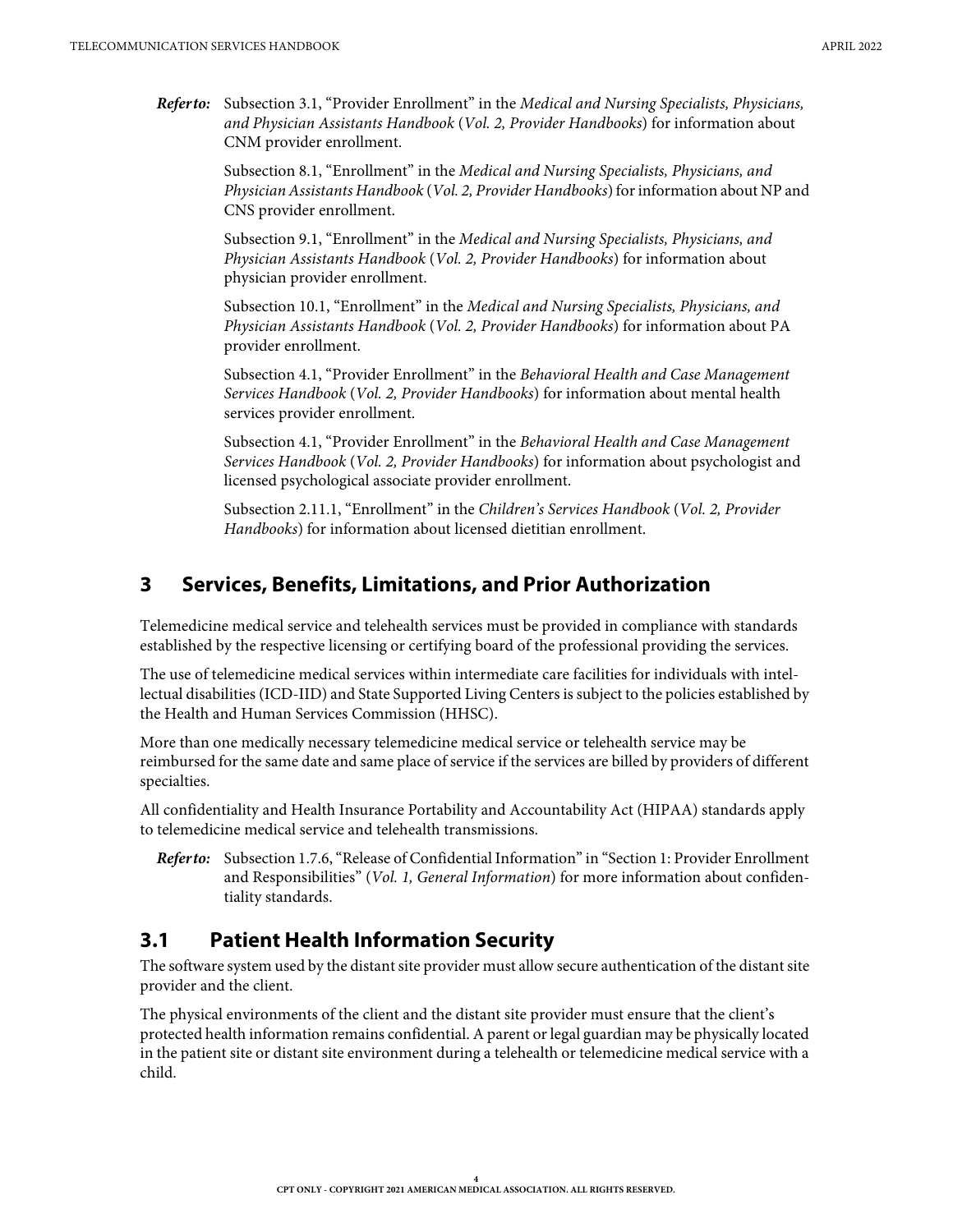A parent or legal guardian must provide written or verbal consent to the distant site provider to allow any other individual, other than the health professional as required by Texas Government Code §531.0217(c-4)(4) for school-based telemedicine medical services, to be physically present in the distant or patient site environment during a telehealth or telemedicine medical service with a child.

An adult client must also provide written or verbal consent to the distant site provider to allow any other individual to be physically present in the distant or patient site environment during a telehealth or telemedicine medical service.

Providers of telehealth or telemedicine medical services must maintain the confidentiality of protected health information (PHI) as required by Federal Register 42, Code of Federal Regulations (CFR) Part 2, 45 CFR Parts 160 and 164, Chapters 111 and 159 of the Texas Occupations Code, and other applicable federal and state law.

Providers of telehealth or telemedicine medical services must also comply with the requirements for authorized disclosure of PHI relating to clients in state mental health facilities and residents in state supported living centers, which are included in, but not limited to, 42 CFR Part 2, 45 CFR Parts 160 and 164, Texas Health and Safety Code §611.004, and other applicable federal and state law.

All client health information generated or utilized during a telehealth or telemedicine medical service must be stored by the distant site provider in a client health record. If the distant site provider stores the patient health information in an electronic health record, the provider should use software that complies with Health Insurance Portability and Accountability Act (HIPAA) confidentiality and data encryption requirements, as well as with the United States Department of Health and Human Services (HHS) rules implementing HIPAA.

## <span id="page-4-0"></span>**3.2 General Guidelines for Texas Medicaid MCOs**

Texas Medicaid managed care organiziations (MCOs) are prohibited from denying reimbursement for covered services solely because they are delivered remotely. MCOs must consider reimbursement for all medically necessary Medicaid-covered services that are provided using telemedicine or telehealth and must consider clinical effectiveness and cost-effectiveness to determine whether a telemedicine or telehealth visit is appropriate.

Texas Medicaid MCOs must determine whether to reimburse for a telemedicine or telehealth service based on the following considerations:

- Is it medically necessary?
- Is it clinically effective?
- Is the telemedicine or telehealth service cost-effective?
- Is the telemedicine or telehealth service provided in accordance with the law and in accordance with contract requirements that are applicable to the provision of the same health-care service provided in person?
- Does the use of telemedicine or telehealth promote and support patient-centered medical homes?

Texas Medicaid MCOs must consider reimbursement for all services that are currently a Medicaid benefit when they are provided using telemedicine or telehealth, including the procedure codes that are identified in the tables of [subsection 3.3.4, "Telemedicine Benefits for FQHCs"](#page-8-1) and [subsection 3.4.8,](#page-12-2)  ["Distant-Site Telehealth Benefits for FQHCs" in this handbook.](#page-12-2)

All other medically necessary Medicaid-covered services that are provided using telemedicine or telehealth must also be considered for reimbursement.

Texas Medicaid MCOs cannot deny, limit, or reduce reimbursement for a covered health-care service or procedure based on the provider's choice of telecommunications platform to provide the service or procedure using telemedicine or telehealth.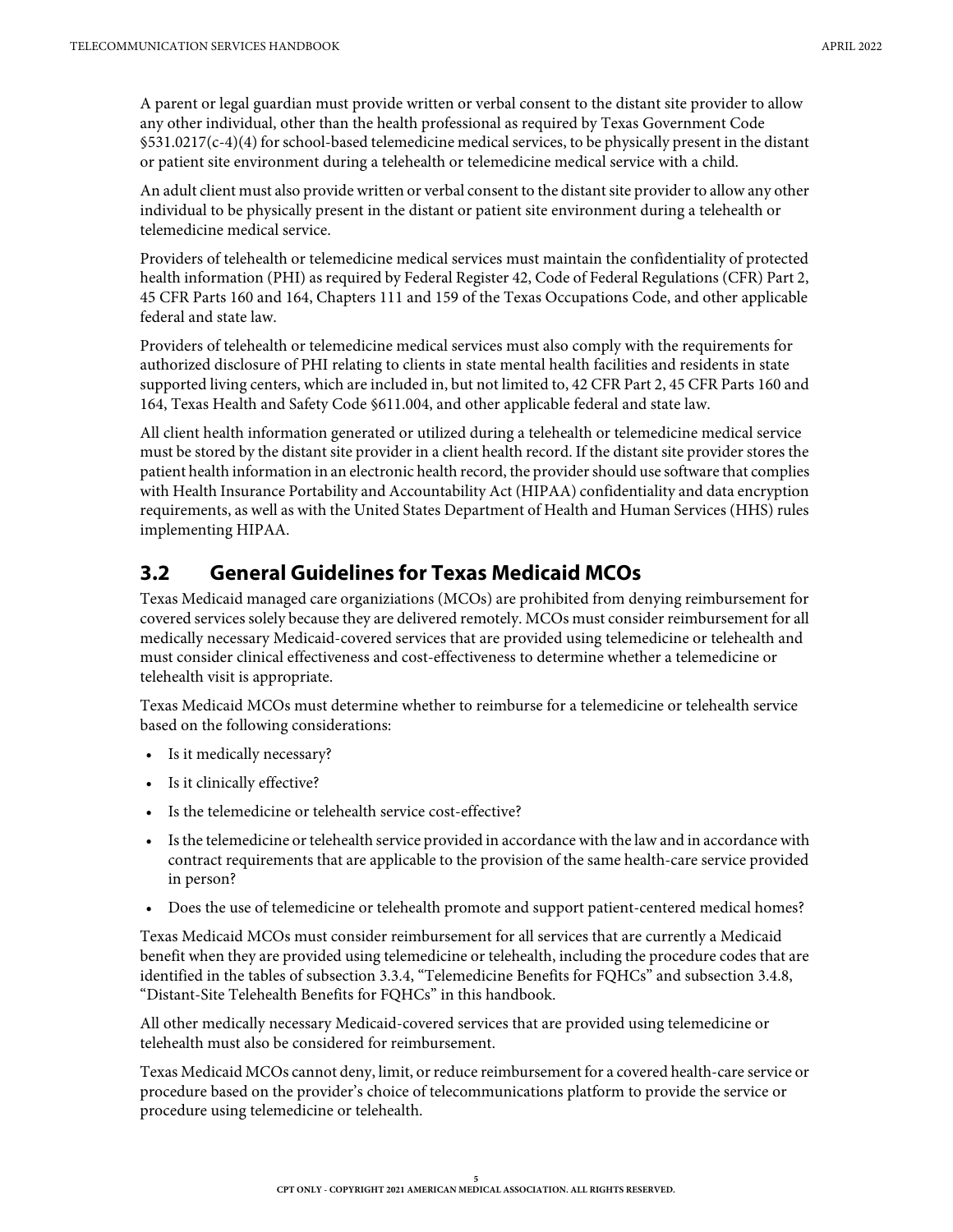Providers should refer to individual MCO policies for additional coverage information.

## <span id="page-5-0"></span>**3.3 Telemedicine Services**

Telemedicine medical services are defined as health-care services delivered by a physician licensed in Texas or a health professional who acts under the delegation and supervision of a health professional licensed in Texas and within the scope of the health professional's license to a patient at a different physical location using telecommunications or information technology.

#### <span id="page-5-1"></span>**3.3.1 Distant Site**

A distant site is the location of the provider rendering the service. Distant-site telemedicine benefits include services that are performed by the following providers, who must be enrolled as a Texas Medicaid provider:

- Physician
- CNS
- NP
- PA
- CNM
- Federally Qualified Health Center (FQHC)

A distant site provider is the physician, or PA, NP, or CNS who is supervised by and has delegated authority from a licensed Texas physician, who uses telemedicine medical services to provide healthcare services to a client in Texas. Hospitals may also serve as the distant site provider.

Distant site providers must be licensed in Texas.

An out-of-state physician who is a distant site provider may provide episodic telemedicine medical services without a Texas medical license as outlined in Texas Occupations Code §151.056 and Title 22 Texas Administrative Code (TAC) §172.2(g)(4) and 172.12(f).

Distant site providers that provide mental health services must be appropriately licensed or certified in Texas, or be a qualified mental health professional-community services (QMHP-CS), as defined in 26 TAC §301.303(48).

A valid practitioner-patient relationship must exist between the distant site provider and the patient receiving telemedicine services. A valid practitioner-patient relationship exists between the distant site provider and the patient if:

- The distant site provider meets the same standard of care required for and in-person service.
- The relationship can be established through:
	- A prior in-person service.
	- A prior telemedicine medical service that meets the delivery modality requirements specified in Texas Occupations Code §111.005(a)(3).
	- The current telemedicine medical service.

The relationship can be established through a call coverage agreement established in accordance with Texas Medical Board (TMB) administrative rules in 22 TAC §177.20.

The distant site provider must obtain informed consent to treatment from the patient, patient's parent, or the patient's guardian prior to rendering a telemedicine medical service.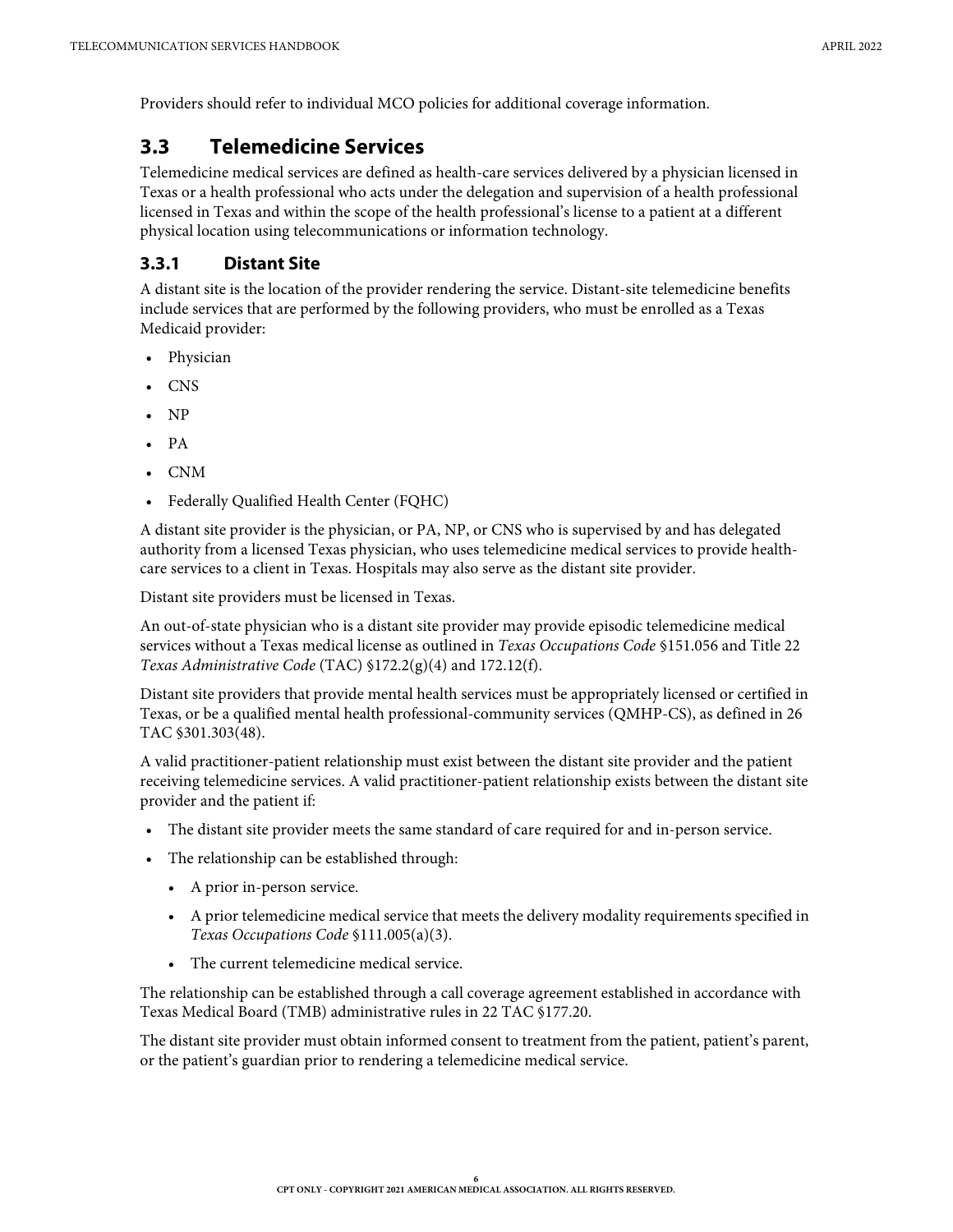Distant site providers that communicate with clients using electronic communication methods other than phone or facsimile must provide clients with written notification of the physician's privacy practices prior to evaluation and treatment. A good faith effort must be made to obtain the client's written acknowledgment of the notice, including by email response.

A distant site provider should provide patients who receive a telemedicine medical service with guidance on the appropriate follow-up care.

Procedure codes that indicate remote (telemedicine medical services) delivery in the description do not need to be billed with the 95 modifier.

The following procedure codes, when billed with the 95 modifier, are a benefit for distant-site telemedicine providers:

| <b>Procedure Codes</b> |                                                      |          |       |       |       |       |       |       |       |
|------------------------|------------------------------------------------------|----------|-------|-------|-------|-------|-------|-------|-------|
| 90791                  | 90792                                                | 90832    | 90833 | 90834 | 90836 | 90837 | 90838 | 90951 | 90952 |
| 90954                  | 90955                                                | 90957    | 90958 | 90960 | 90961 | 99202 | 99203 | 99204 | 99205 |
| 99211                  | 99212                                                | 99213    | 99214 | 99215 | 99241 | 99242 | 99243 | 99244 | 99245 |
| 99251                  | 99252                                                | 99253    | 99254 | 99255 | 99354 | 99355 | 99356 | 99357 | 99417 |
| $G0406*$               | $G0407*$                                             | $G0408*$ | G0425 | G0426 | G0427 | G0459 |       |       |       |
|                        | *Procedure codes are limited to one service per day. |          |       |       |       |       |       |       |       |

*Note:* Procedure codes for behavioral health services are subject to the benefits and limitations outlined in Subsection 4.2, "Services, Benefits, Limitations" in the Behavioral Health and Case Management Services Handbook (Vol. 2, Provider Handbooks) Procedure codes 90833, 90836, and 90838 are add-on codes and must be billed with a primary E/M procedure code in order to be reimbursed.

Preventive health visits under Texas Health Steps (THSteps) are not benefits if performed using telemedicine medical services. Health care or treatment using telemedicine medical services after a THSteps preventive health visit for conditions identified during a THSteps preventive health visit is a benefit. Medical services provided through telemedicine for abnormalities identified during these preventive health visits may be reimbursed separately to the distant site provider if an acute care evaluation and management procedure code is billed.

*Refer to:* Subsection 4.3.6, "THSteps Medical Checkups" in the Children's Services Handbook (Vol. 2, Provider Handbooks) for information about THSteps preventive health visits.

#### <span id="page-6-0"></span>**3.3.2 Telemedicine Medical Services Delivery Modalities**

The following modalities may be used to deliver telemedicine medical services within fee-for-service (FFS) Medicaid:

- Synchronous audiovisual interaction between the distant site provider and the client in another location
- Asynchronous store and forward technology, including asynchronous store and forward technology in conjunction with synchronous audio interaction between the distant site provider and the client in another location. The distant site provider would need to use one of the following:
	- Clinically relevant photographic or video images, including diagnostic images
	- The client's relevant medical records, such as medical history, laboratory and pathology results, and prescriptive histories
- Other forms of audiovisual telecommunication technologies that allow the distant site provider to meet the in-person visit standard of care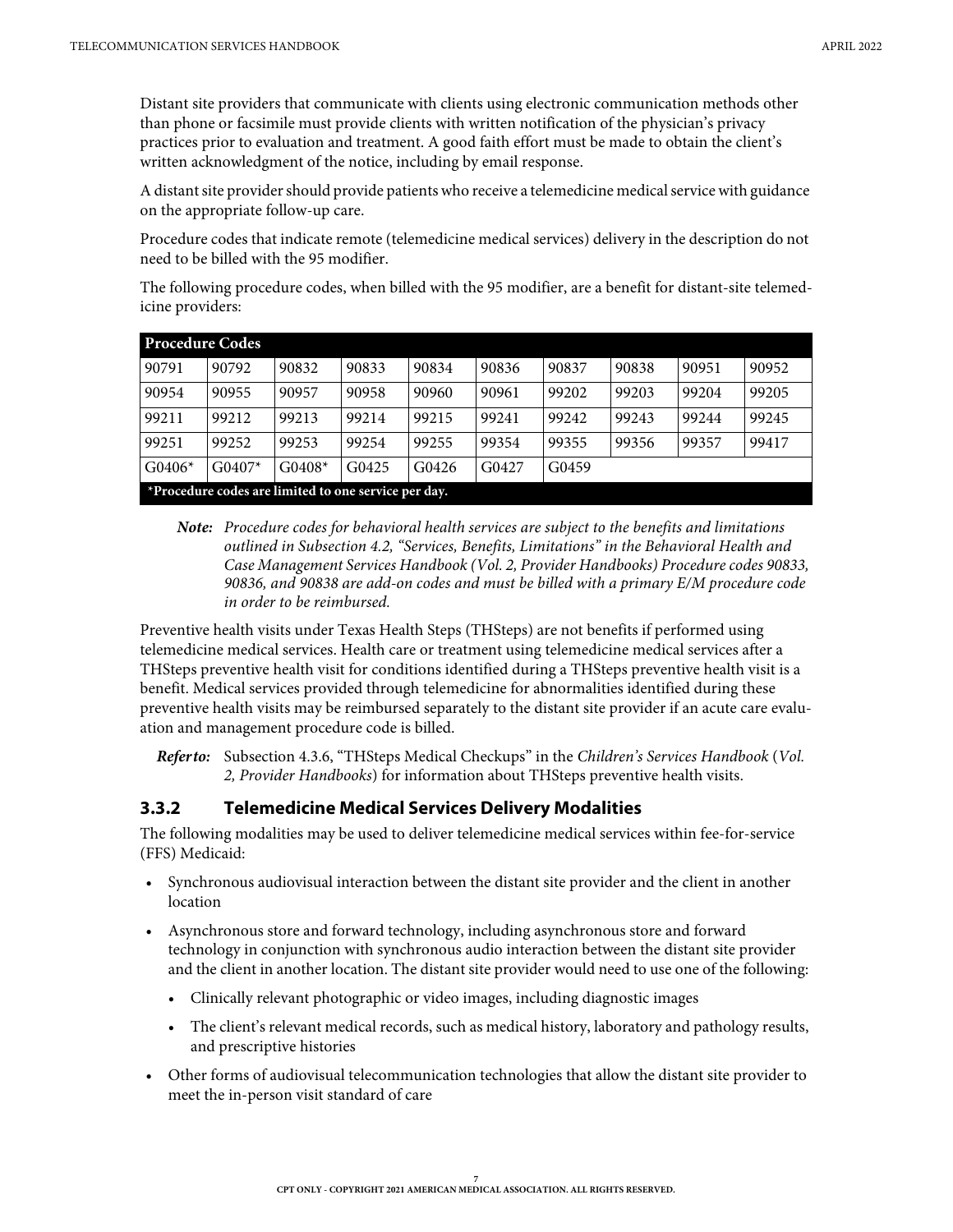A health benefit plan, including a Texas Medicaid managed care organization (MCO), is not required to provide reimbursement for telemedicine medical services that are provided through only synchronous or asynchronous audio interactions including:

- An audio-only telephone consultation
- A text-only email message
- A facsimile transmission

Texas Medicaid MCOs may optionally provide reimbursement for telemedicine medical services that are provided through only synchronous or asynchronous audio interactions. Distant site providers should contact each MCO to determine whether an MCO provides reimbursement for a specified modality.

#### <span id="page-7-0"></span>**3.3.2.1 Prescriptions Generated from a Telemedicine Medical Service**

A distant site provider may issue a valid prescription as part of a telemedicine medical service. An electronic prescription (e-script) may be used as permitted by applicable federal and state statues and rules.

The same standards that apply for the issuance of a prescription during an in-person setting apply to prescriptions issued by a distant site provider.

The prescription must be issued for a legitimate medical purpose by the distant site provider as part of a valid practitioner-patient relationship.

The prescribing physician must be licensed in Texas. If the prescription is for a controlled substance, the prescribing physician must have a current valid U.S. Drug Enforcement Administration (DEA) registration number.

A licensed health professional acting under the delegation and supervision of a physician licensed in Texas may also issue a valid prescription. Prescribing must be in accordance with the required prescriptive authority agreement or other forms of delegation.

If the prescription is for a controlled substance, the health professional must have a current valid DEA registration number. If the prescription is for a schedule II controlled substance, the health professional must comply with DEA regulations regarding the use of electronic prescriptions. The health professional may also use the official prescription forms issued with their name, address, phone number, DEA registration number, delegating physician's name, and delegating physician's DEA registration number.

As applicable, all drug prescriptions must meet the requirements of the Texas Controlled Substance Act (Texas Health and Safety Code §481), the Texas Dangerous Drug Act (Texas Health and Safety Code §483), and any other federal or state statutes or rules.

Treatment of a client for chronic pain with scheduled drugs using telemedicine medical services is prohibited, as provided by 22 TAC §174.5(e). Chronic pain is defined in 22 TAC §170.2(2).

Treatment of a client for acute pain with scheduled drugs using telemedicine medical services is permitted, as provided by 22 TAC §174.5(e). Acute pain is defined by 22 TAC §170.2(2).

#### <span id="page-7-1"></span>**3.3.3 Patient Site**

A patient site is the place where the client is physically located. A client's home may be the patient site for telemedicine medical services.

Patient-site providers that are enrolled in Texas Medicaid may only be reimbursed for the facility fee using procedure code Q3014. Procedure code Q3014 is payable to NP, CNS, PA, physicians, and outpatient hospital providers. Charges for other services that are performed at the patient site may be submitted separately. Procedure code Q3014 is not a benefit if the patient site is the client's home.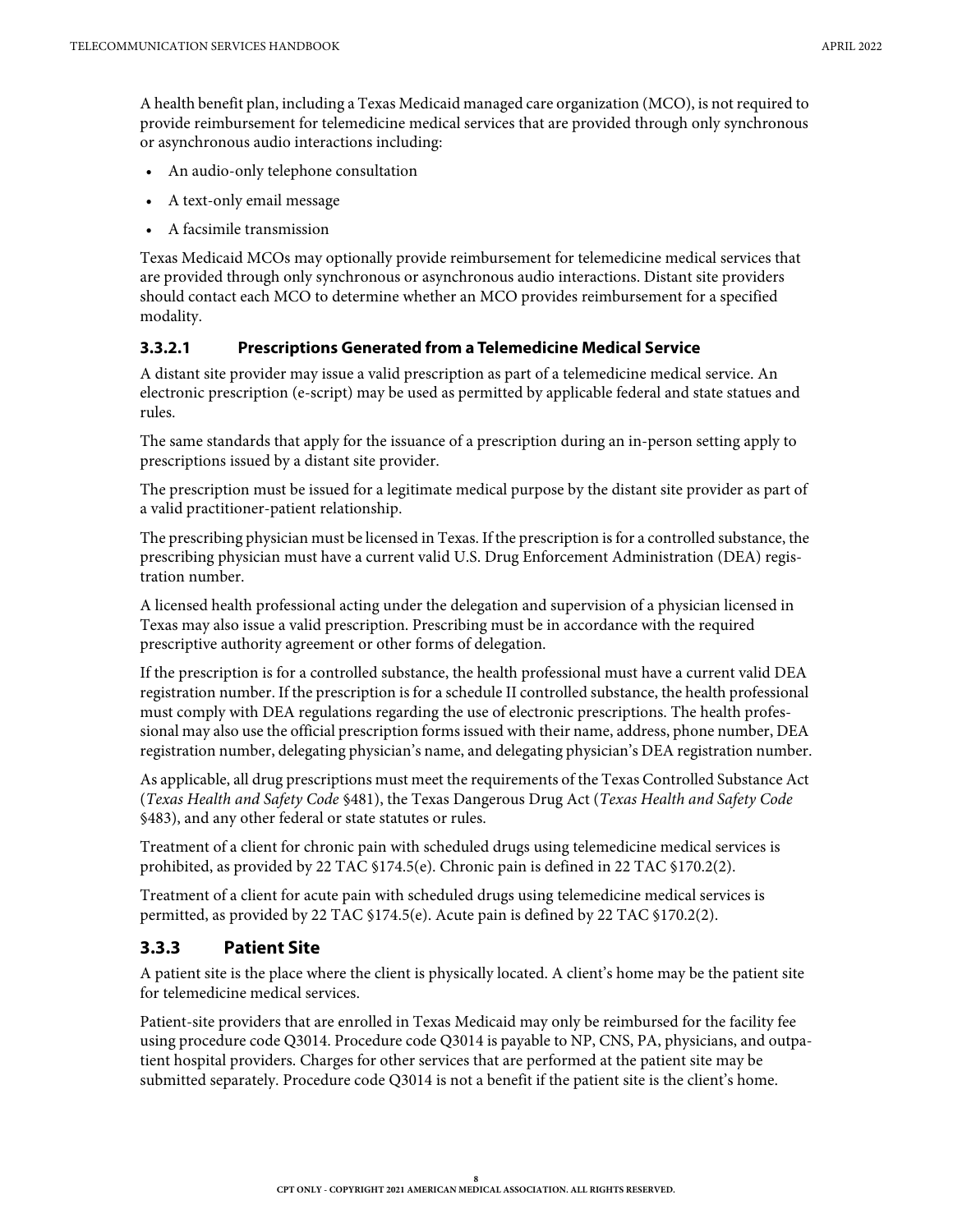#### <span id="page-8-0"></span>**3.3.3.1 School-Based Setting**

Telemedicine medical services provided in a school-based setting by a physician, even if the physician is not the client's primary care physician or provider, are benefits if all of the following criteria are met:

- The physician is an authorized health-care provider enrolled in Texas Medicaid.
- The client is a child who is receiving the service in a primary or secondary school-based setting.
- The parent or legal guardian of the client provides consent before the service is provided.

Telemedicine medical services provided in a school-based setting are also a benefit if the physician delegates provision of services to a nurse practitioner, clinical nurse specialist, or physician assistant, as long as the nurse practitioner, clinical nurse specialist, or physician assistant is working within the scope of their professional license and within the scope of their delegation agreement with the physician.

#### <span id="page-8-1"></span>**3.3.4 Telemedicine Benefits for FQHCs**

#### <span id="page-8-2"></span>**3.3.4.1 Distant Site**

FQHCs that provide distant-site telemedicine services may be reimbursed for the following procedure codes:

| <b>Procedure Codes</b> |       |       |       |       |       |
|------------------------|-------|-------|-------|-------|-------|
| G0466                  | G0467 | G0468 | G0469 | G0470 | T1015 |

*Note:* Telemedicine services should be billed using modifier 95.

FQHCs may be reimbursed the distant-site provider fee for telemedicine services at the Prospective Payment System (PPS) rate or Alternative Prospective Payment System (APPS) rate.

#### <span id="page-8-3"></span>**3.3.4.2 Patient Site**

FQHCs may be reimbursed the facility fee (procedure code Q3014) as an add-on procedure code that should not be included in any cost reporting that is used to calculate a PPS or APPS per visit encounter rate.

To receive reimbursement for more than one facility fee for the same client on the same date of service, an FQHC must submit documentation of medical necessity that indicates that the client needed multiple distant-site provider consultations. An FQHC can use a signed letter from the client's treating healthcare provider at the FQHC to document the client's medical need for receiving multiple distant-site provider consultations on the same date of service. The letter must state that the client suffered an illness or injury that required additional diagnosis or treatment by a distant-site provider.

If an FQHC is eligible for payment of both an encounter fee and a facility fee for the same client on the same date of service, the FQHC must submit a claim for the facility fee separate from the claim that was submitted for the encounter.

#### <span id="page-8-4"></span>**3.3.5 Documentation Requirements for Telemedicine Medical Services**

Medical records must be maintained for all telemedicine medical services.

Documentation for a service provided via telemedicine must be the same as for a comparable in-person service.

If a patient has a primary care provider who is not the distant site provider and the patient or their parent or legal guardian provides consent to a release of information, a distant site provider must provide the patient's primary care provider with the following information:

- A medical record or report with an explanation of the treatment provided by the distant site provider
- The distant site provider's evaluation, analysis, or diagnosis of the patient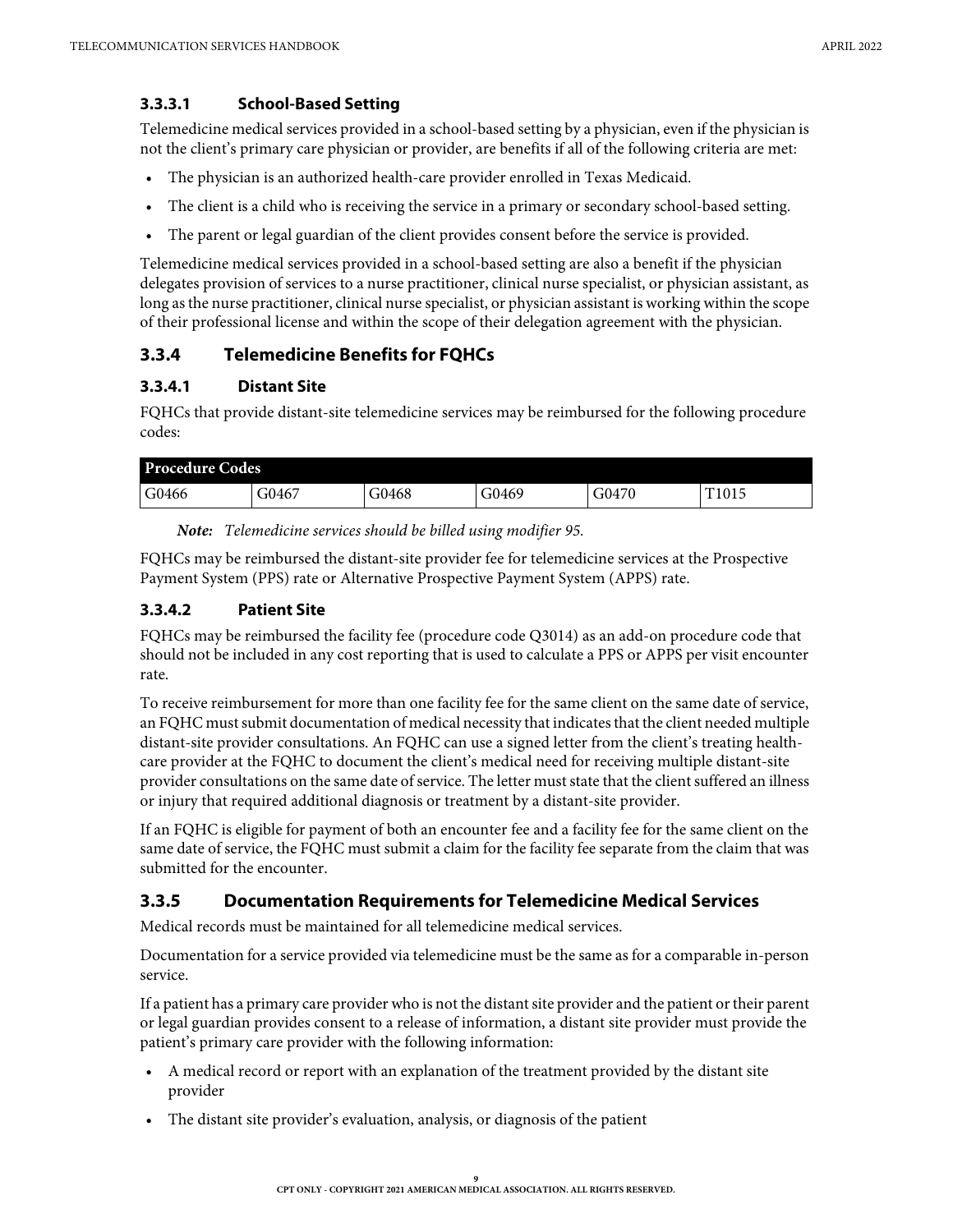Unless the telemedicine medical services are rendered to a child in a school-based setting, distant site providers of mental health services are not required to provide the patient's primary care provider with a treatment summary.

For telemedicine medical services provided to a child in a school-based setting, a notification provided by the telemedicine medical services physician to the child's primary care provider must include a summary of the service, exam findings, prescribed or administered medications, and patient instructions.

If the child does not have a primary care provider, the notification must be provided to the child's parent or legal guardian. In addition to providing treatment information, the notification must include a list of primary care providers from which the child's parent or legal guardian may select a primary care provider.

## <span id="page-9-0"></span>**3.4 Telehealth Services**

Telehealth services are a benefit of Texas Medicaid. Telehealth services are defined as health-care services, other than telemedicine medical services, delivered by a health professional licensed, certified or otherwise entitled to practice in Texas and acting within the scope of the health professional's license, certification or entitlement to a patient at a different physical location other than the health professional using telecommunications or information technology.

Telehealth services are reimbursed in accordance with 1 TAC §355.

#### <span id="page-9-1"></span>**3.4.1 Distant Site**

A distant site is the location of the provider rendering the service. Distant-site telehealth benefits include services that are performed by the following providers, who must be enrolled as a Texas Medicaid provider:

- Early Childhood Intervention (ECI)
- Licensed professional counselor
- LMFT
- LCSW
- Psychologist
- Licensed psychological associate
- Provisionally licensed psychologist
- Licensed dietitian
- CCP providers (occupational therapist, speech-language pathologist)
- Home health agency
- School Health and Related Services (SHARS)
- FQHC

Post-doctoral psychology fellows and pre-doctoral psychology interns under a psychologist supervision may deliver telehealth services. A distant site provider is the health professional that is licensed, certified, or otherwise entitled to practice in Texas who uses telehealth services to provide health-care services to a patient in Texas.

Distant site providers who provide mental health services must be appropriately licensed or certified in Texas or be a QMHP-CS as defined in 26 Texas Administrative Code §301.303(48).

The distant site provider must obtain informed consent to treatment from the patient, patient's parent or the patient's legal guardian prior to rendering a telehealth service.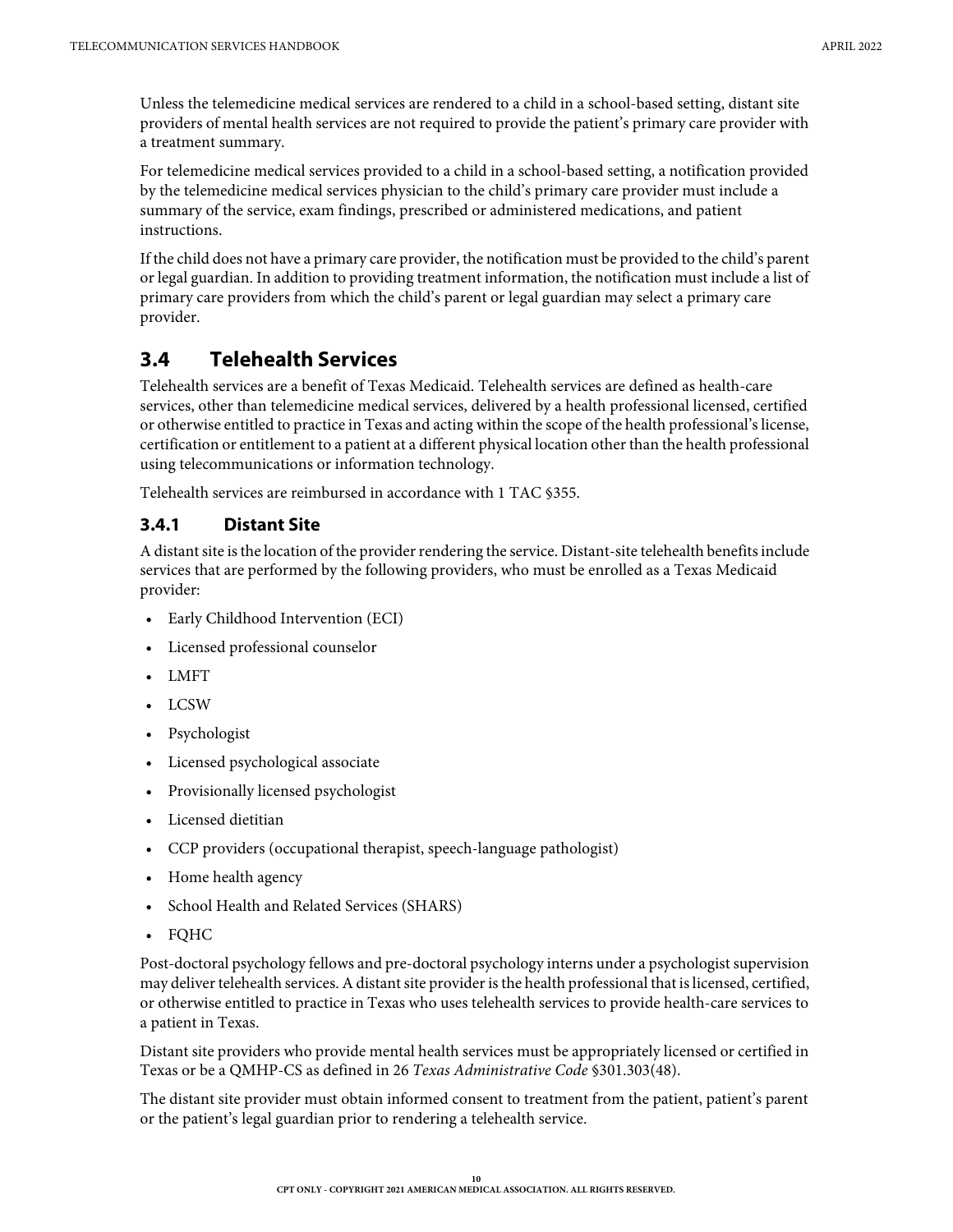Distant site providers should meet all other telehealth service requirements specified in Texas Occupations Code §111.

Procedure codes that indicate remote (telehealth service) delivery in the description do not need to be billed with the 95 modifier.

The following procedure codes, when billed with the 95 modifier, are a benefit for distant-site telehealth providers:

|       | <b>Procedure Codes</b>                                    |          |          |          |          |          |          |       |       |
|-------|-----------------------------------------------------------|----------|----------|----------|----------|----------|----------|-------|-------|
| 90791 | 90792                                                     | $90832*$ | $90833*$ | $90834*$ | $90836*$ | $90837*$ | $90838*$ | 90951 | 90952 |
| 90954 | 90955                                                     | 90957    | 90958    | 90960    | 90961    | 97802    | 97803    | 97804 | 99202 |
| 99203 | 99204                                                     | 99205    | 99211    | 99212    | 99213    | 99214    | 99215    | 99241 | 99242 |
| 99243 | 99244                                                     | 99245    | 99251    | 99252    | 99253    | 99254    | 99255    | S9470 |       |
|       | *Services may be performed for or include family members. |          |          |          |          |          |          |       |       |

*Note:* Procedure codes for behavioral health services are subject to the benefits and limitations outlined in subsection 4.2, "Services, Benefits, Limitations" in the Behavioral Health and Case Management Services Handbook (Vol. 2, Provider Handbooks).

*Note:* Procedure codes 90833, 90836, and 90838 are add-on codes and must be billed with a primary E/M procedure code in order to be reimbursed.

Preventive health visits under Texas Health Steps (THSteps) are not benefits if performed using telehealth medical services. Health care or treatment using telehealth medical services after a THSteps preventive health visit for conditions identified during a THSteps preventive health visit is a benefit. Telehealth services for abnormalities identified during these preventive health visits may be reimbursed separately to the distant site provider if an acute care evaluation and management procedure code is billed.

*Refer to:* Subsection 4.3.6, "THSteps Medical Checkups" in the Children's Services Handbook (Vol. 2, Provider Handbooks) for information about THSteps preventive health visits.

#### <span id="page-10-0"></span>**3.4.2 School-Based Telehealth Services**

Occupational therapist and speech-language pathologist providers may be reimbursed for telehealth services delivered to children in school-based settings with the following criteria:

- Reimbursement for occupational therapist and speech-language pathologist providers is only available when the patient site is a school-based setting.
- Children receiving telehealth services rendered by occupational therapist and speech-language pathologist providers must be eligible for these services through Texas Health Steps-Comprehensive Care Program (CCP).
- All medical necessity criteria and prior authorization requirements for in-person OT and ST services apply when services are delivered to children in school-based settings.
- Services provided to a client on public school or open-enrollment charter school premises are only permitted when delivered before or after school hours.

All other prior authorization, reimbursement, and billing guidelines that are applicable to in-person services will also apply when OT and ST services are delivered as telehealth services.

Licensed clinical social workers (LCSW), licensed professional counselors (LPC), licensed marriage and family therapists (LMFT), and psychologist providers may be reimbursed for telehealth services in school-based settings.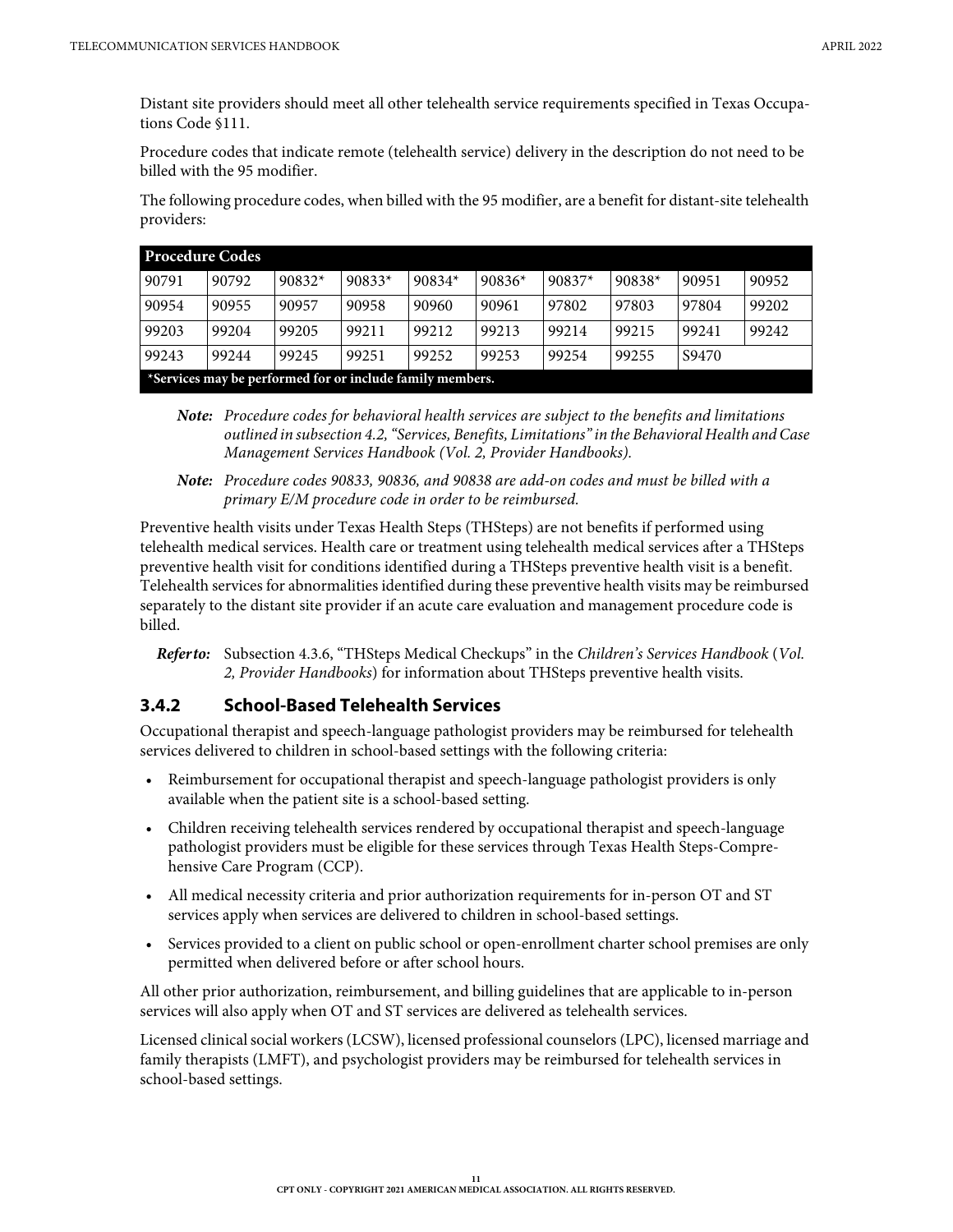Children receiving telehealth services rendered by LCSW, LPC, LMFT, and psychologist providers must be eligible for these services through Texas Health Steps-CCP or through SHARS.

#### <span id="page-11-0"></span>**3.4.3 SHARS Telehealth Services**

Schools that participate in the SHARS program may be reimbursed for telehealth OT and ST services delivered to children in school-based settings with the following criteria:

- Children who are eligible for OT and ST services through SHARS may receive additional therapy through Texas Health Steps-CCP if medical necessity criteria is met.
- OT and ST services provided by school districts through SHARS can be delivered during school hours.

#### <span id="page-11-1"></span>**3.4.4 Prior Authorization Requirements**

The following initial evaluation and re-evaluation procedure codes do not require prior authorization for telehealth services:

| <b>Procedure Codes</b> |       |       |       |       |       |              |
|------------------------|-------|-------|-------|-------|-------|--------------|
| 192521                 | 92522 | 92523 | 92524 | 97165 | 97166 | 167<br>$+97$ |

The following evaluation and re-evaluation procedure codes require prior authorization for telehealth services:

| <b>Procedure Codes</b> |       |            |       |            |                         |
|------------------------|-------|------------|-------|------------|-------------------------|
| 92507                  | 92508 | 150<br>Q71 | 97168 | 97530<br>ч | Q <sub>1</sub><br>J71JZ |

Prior authorization is not required for procedure codes 92507, 92508, or 97150 when services are provided through SHARS.

#### <span id="page-11-2"></span>**3.4.5 Early Childhood Intervention Telehealth Services**

Telehealth services delivered to children who are eligible for the Early Childhood Intervention (ECI) Program are a benefit of Texas Medicaid.

The following procedure codes may be reimbursed for services rendered as telehealth services through the ECI program:

| <b>Procedure Codes</b> |       |       |       |       |       |       |       |                   |       |
|------------------------|-------|-------|-------|-------|-------|-------|-------|-------------------|-------|
| 92507                  | 92508 | 92521 | 92522 | 92523 | 92524 | 92526 | 92610 | 97110             | 97112 |
| 97150                  | 97165 | 97166 | 97167 | 97168 | 97530 | 97535 | S9152 | T <sub>1027</sub> |       |

Prior authorization is not required for the following procedure codes when services are provided through the ECI program:

| <b>Procedure Codes</b> |                   |       |       |       |       |       |       |       |       |
|------------------------|-------------------|-------|-------|-------|-------|-------|-------|-------|-------|
| 92507                  | 92508             | 92526 | 92610 | 97110 | 97112 | 97150 | 97168 | 97530 | 97535 |
| S9152                  | T <sub>1027</sub> |       |       |       |       |       |       |       |       |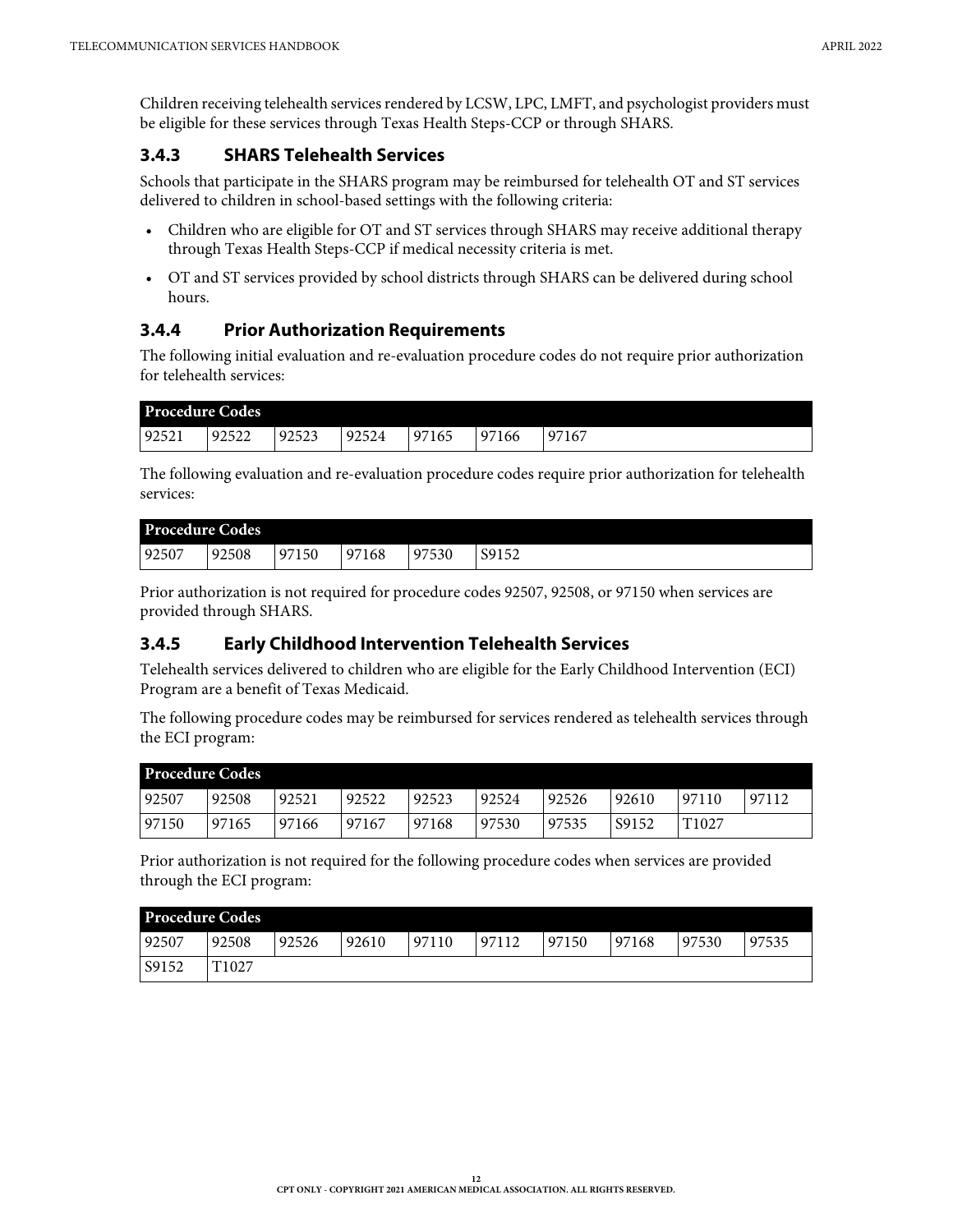## <span id="page-12-0"></span>**3.4.6 Distant Site Billing Requirements**

Telehealth services should be billed using modifier 95. The following OT and ST procedure codes may be reimbursed when rendered as telehealth services to children eligible through Texas Health Steps-CCP:

| <b>Procedure Codes</b> |       |       |       |       |       |       |       |       |       |
|------------------------|-------|-------|-------|-------|-------|-------|-------|-------|-------|
| 92507                  | 92508 | 92521 | 92522 | 92523 | 92524 | 97150 | 97165 | 97166 | 97167 |
| 97168                  | 97530 | S9152 |       |       |       |       |       |       |       |

The following OT and ST procedure codes may be reimbursed when rendered as telehealth services to children eligible for services through SHARS:

| <b>Procedure Codes</b> |       |       |       |       |       |       |       |       |       |
|------------------------|-------|-------|-------|-------|-------|-------|-------|-------|-------|
| 92507                  | 92508 | 92521 | 92522 | 92523 | 92524 | 97150 | 97165 | 97166 | 97167 |
| 97530                  |       |       |       |       |       |       |       |       |       |

The following procedure codes should be billed with the modifiers listed in the table below:

| <b>Procedure Codes</b> |       |       |       |       |       |       |       |       |       |
|------------------------|-------|-------|-------|-------|-------|-------|-------|-------|-------|
| 92507                  | 92508 | 92521 | 92522 | 92523 | 92524 | 92526 | 92610 | 97110 | 97112 |
| 97150                  | 97165 | 97166 | 97167 | 97168 | 97530 | 97535 | S9152 |       |       |

Procedure code T1027 should be billed with the U1 modifier.

| Modifier  | Description             |
|-----------|-------------------------|
| <b>GO</b> | OT services             |
| GN        | <b>ST</b> services      |
| AT        | Acute OT or ST services |

Modifiers GO and GN are required on all claims except when billing evaluation and re-evaluation procedure codes. The AT modifier must be included on claims for acute therapy services.

## <span id="page-12-1"></span>**3.4.7 Patient Site**

A patient site is where the client is physically located while the service is rendered. A client's home may be the patient site for telehealth services.

The facility fee (procedure code Q3014) is not a benefit for telehealth services.

#### <span id="page-12-2"></span>**3.4.8 Distant-Site Telehealth Benefits for FQHCs**

FQHCs providing distant-site telehealth services may be reimbursed for the following procedure codes:

| <b>Procedure Codes</b> |       |       |       |       |                   |  |
|------------------------|-------|-------|-------|-------|-------------------|--|
| G0466                  | 30467 | G0468 | G0469 | G0470 | T <sub>1015</sub> |  |

*Note:* Telehealth services should be billed using modifier 95.

FQHCs may be reimbursed the distant-site provider fee for telehealth services at the Prospective Payment System (PPS) rate or Alternative Prospective Payment System (APPS) rate.

FQHC practitioners may be employees of the FQHC or contracted with the FQHC.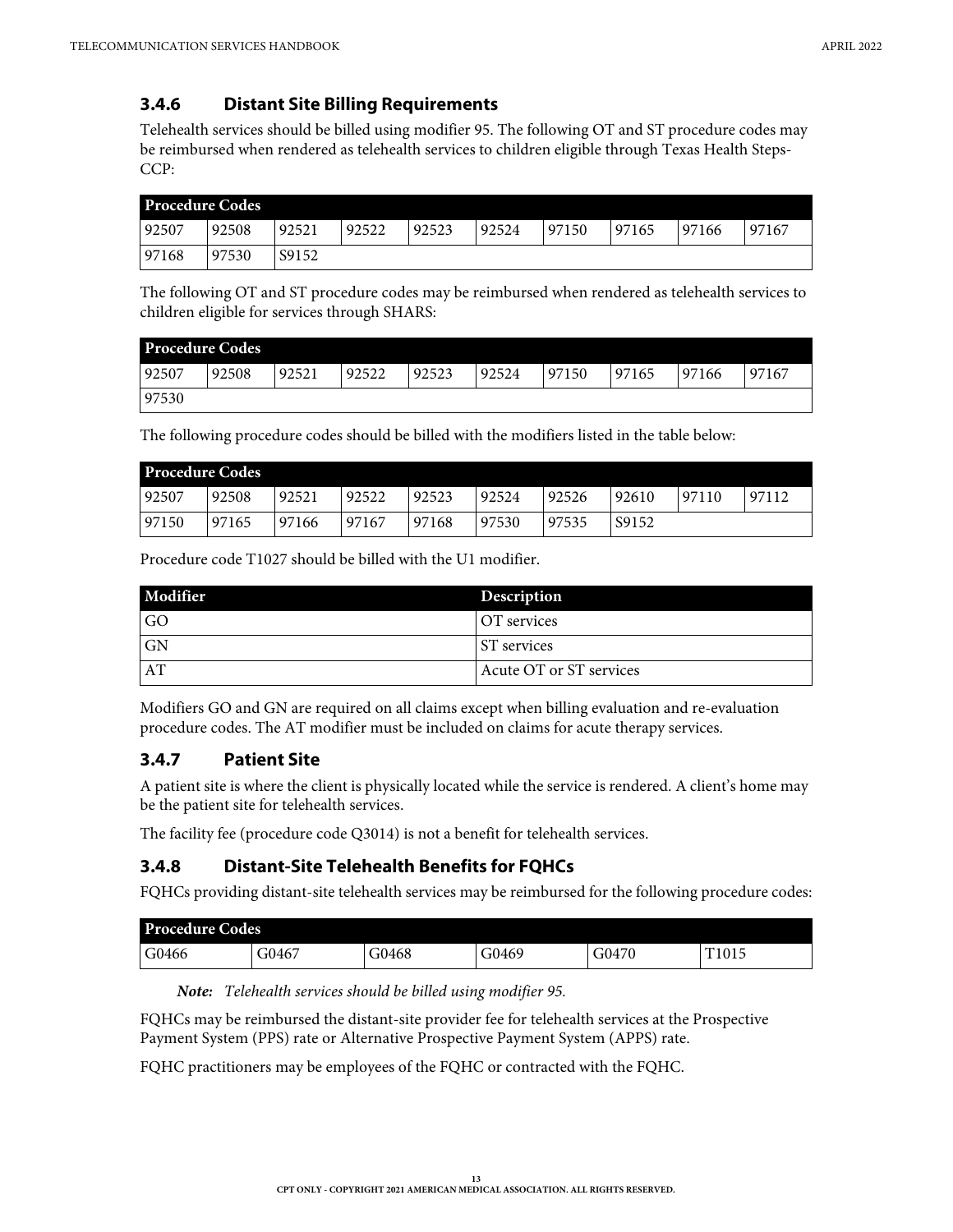#### <span id="page-13-0"></span>**3.4.9 Telehealth Service Delivery Modalities**

The following modalities may be used to deliver telehealth services within FFS Medicaid:

- Synchronous audiovisual interaction between the distant site provider and the client in another location
- Asynchronous store and forward technology, including asynchronous store and forward technology in conjunction with synchronous audio interaction between the distant site provider and the client in another location. The distant site provider would need to use one of the following:
	- Clinically relevant photographic or video images, including diagnostic images
	- The client's relevant medical records, such as medical history, laboratory and pathology results, and prescriptive histories
- Other forms of audiovisual telecommunication technologies that allow the distant site provider to meet the in-person visit standard of care

A health benefit plan, including a Texas Medicaid MCO, is not required to provide reimbursement for telehealth services that are provided through only synchronous or asynchronous audio interactions including:

- An audio-only telephone consultation
- A text-only email message
- A facsimile transmission

Texas Medicaid MCOs may optionally provide reimbursement for telehealth services that are provided through only synchronous or asynchronous audio interactions. Distant site providers should contact each MCO to determine whether an MCO provides reimbursement for a specified modality.

#### <span id="page-13-1"></span>**3.4.10 Telehealth Service Documentation Requirements**

Medical records must be maintained for all telehealth services.

Documentation for a telehealth service must be the same as a comparable in-person service.

If a client has a primary care provider, and the client or their parent or legal guardian provides consent to release information, a distant site provider must provide the client's primary care provider with the following information:

- A medical record or report with an explanation of the treatment provided by the distant site provider
- The distant site provider's evaluation, analysis, or diagnosis of the client

Providers of mental health services are not required to provide a client's primary care provider with a treatment summary.

ECI providers are not required to provide the client's primary care physician with a treatment summary.

## <span id="page-13-2"></span>**3.5 Telemonitoring Services**

Home telemonitoring is a health service that requires scheduled remote monitoring of data related to a client's health, and transmission of the data from the client's home to a licensed home health agency or a hospital. The data transmission must comply with standards set by HIPAA.

Data parameters are established as ordered by a physician's plan of care.

Data must be reviewed by a registered nurse (RN), NP, CNS, or PA, who is responsible for reporting data to the prescribing physician in the event of a measurement outside the established parameters.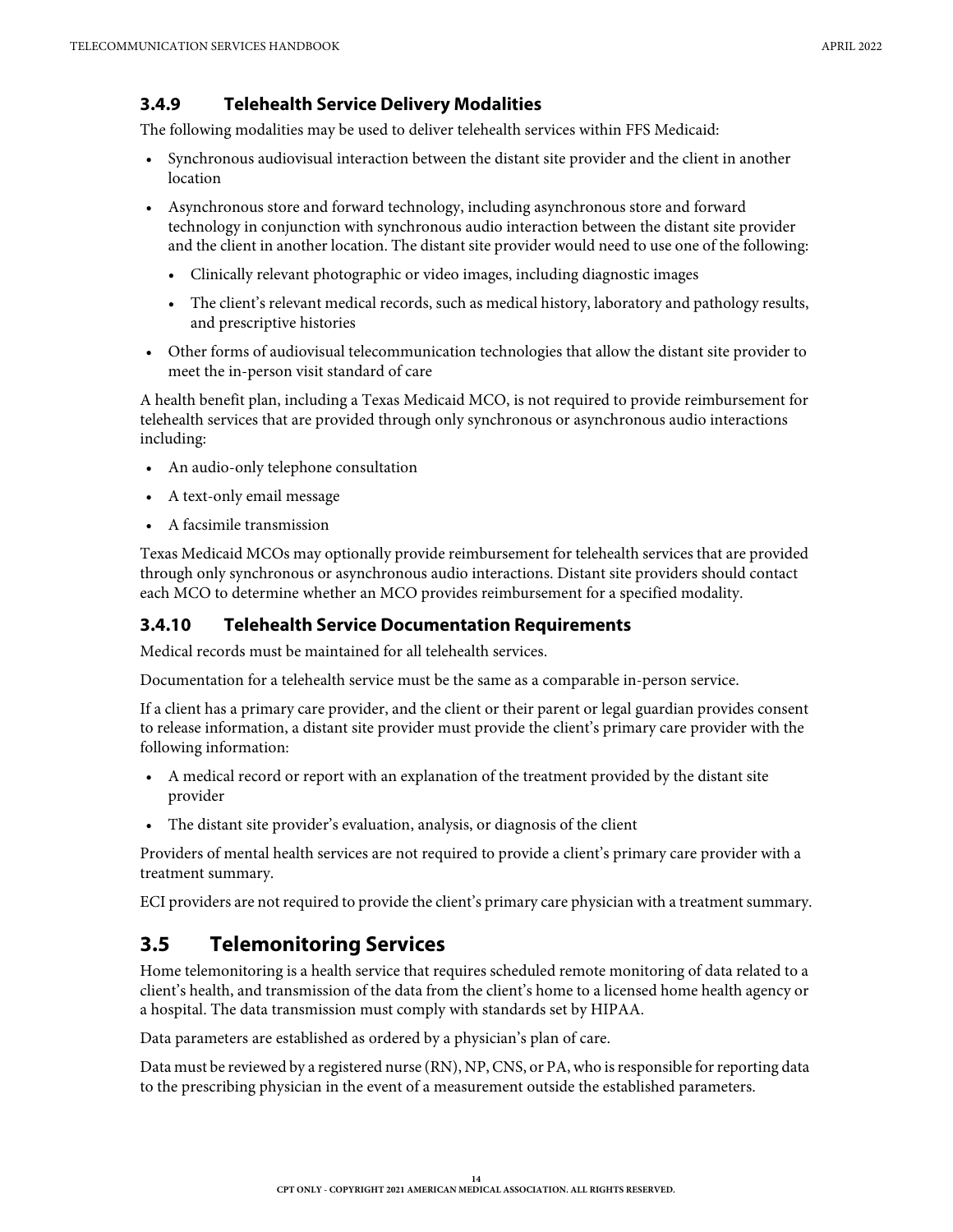Scheduled periodic reporting of the client data to the physician is required at least once every 30 days, even when there have been no readings outside the parameters established in the physician's orders. The RN, NP, CNS, or PA in a licensed home health agency or a hospital is responsible for reporting data to the prescribing physician. Telemonitoring providers must be available 24 hours a day, 7 days a week. Although transmissions are generally at scheduled times, they can occur any time of the day or any day of the week, according to the client's plan of care.

Collection and interpretation of a client's data for home telemonitoring services (procedure code 99091) is a benefit in the office or outpatient hospital setting when services are provided by a physician or other qualified health care professional. Procedure code 99091 is limited to once in a 30-day period.

Home telemonitoring is a benefit for clients who have been diagnosed with either diabetes or hypertension or both.

Home telemonitoring services is also a benefit for clients who are 20 years of age and younger, with one or more of the following conditions:

- End-stage solid organ disease
- Organ transplant recipient
- Requiring mechanical ventilation

The physician who orders home telemonitoring services has a responsibility to ensure the following:

- The client has a choice of home telemonitoring providers.
- The client has the right to discontinue home telemonitoring services at any time.

Although Texas Medicaid supports the use of home telemonitoring, clients are not required to use this service.

#### <span id="page-14-0"></span>**3.5.1 Facility Services**

The provision and maintenance of home telemonitoring equipment is the responsibility of the home health agency or the hospital. The one-time initial setup and installation (procedure code S9110 with modifier U1) of the equipment in the client's home is a benefit when services are provided by a home health agency or an outpatient hospital. Monthly home monitoring services (procedure code S9110 with the appropriate modifier) are a benefit when services are provided by a home health agency or an outpatient hospital. Hospital providers must submit revenue code 780 with procedure code S9110 and one of the appropriate modifiers listed in the table within this section.

Use one of the following modifiers with monthly home monitoring services procedure code S9110 to indicate the number of transmission days per month:

| Modifier       | <b>Number of Days Per Month</b> |
|----------------|---------------------------------|
| U <sub>2</sub> | 1 through 5 days per month      |
| U <sub>3</sub> | 6 through 10 days per month     |
| U <sub>4</sub> | 11 through 15 days per month    |
| $U$ 7          | 16 through 20 days per month    |
| U8             | 21 through 25 days per month    |
| U <sup>9</sup> | 26 through 30 days per month    |

The unit of reimbursement for procedure code S9110 and the appropriate modifier is a rolling month.

Providers must bill the appropriate modifier to indicate the number of days that transmissions of data were received and reviewed for the client within a rolling month.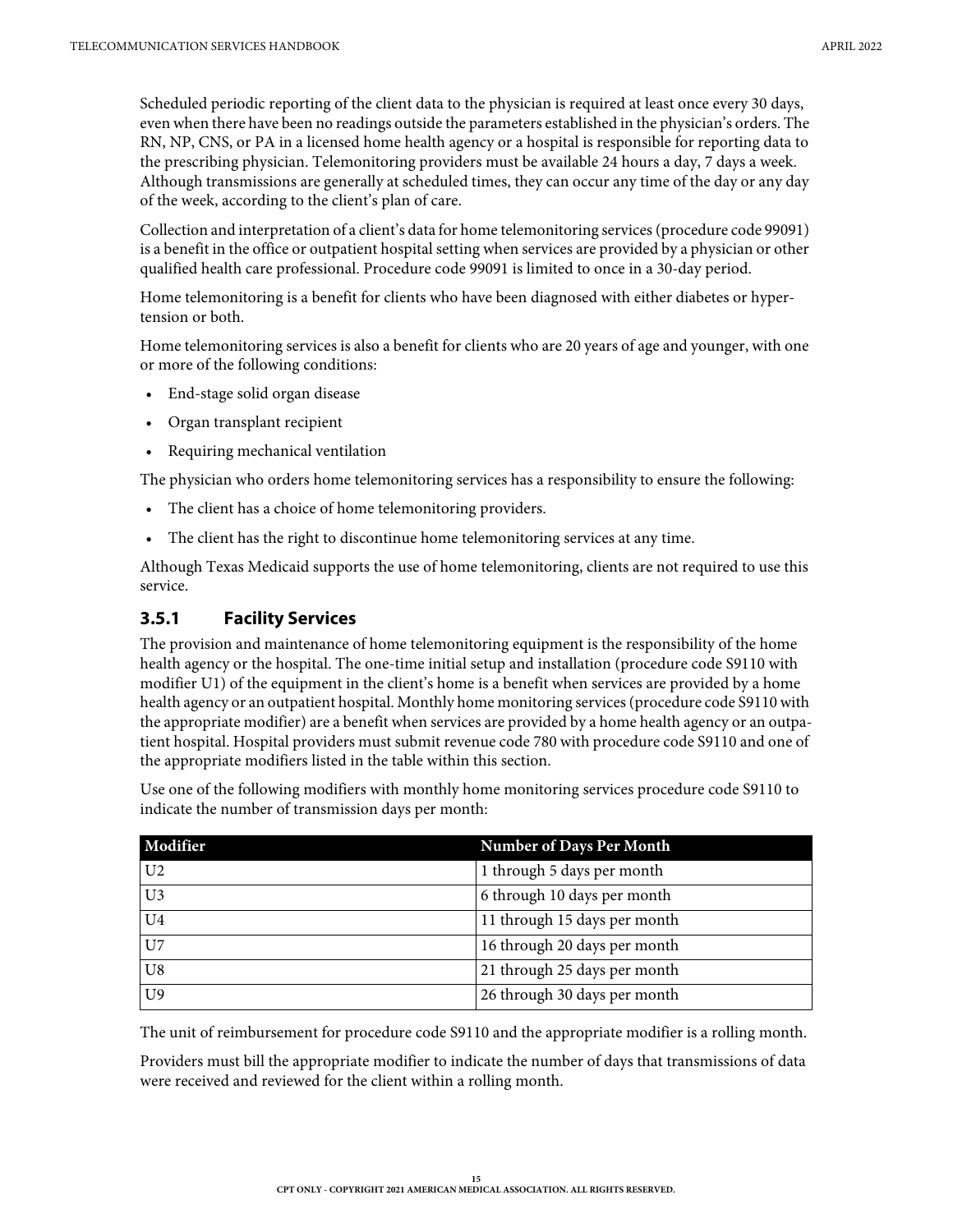Providers are not required to submit modifiers U2, U3, U4, U7, U8, or U9 for telemonitoring on the prior authorization request, but are required to submit the appropriate modifier on the claim for reimbursement based on the number of days as outlined in the table.

Documentation supporting medical necessity for telemonitoring services must be maintained in the client's medical record by the entity providing the service (home health agency or hospital) and is subject to retrospective review. All paid telemonitoring services not supported by documentation of medical necessity are subject to recoupment.

## <span id="page-15-0"></span>**3.6 Prior Authorization**

Prior authorization is not required for telemedicine or telehealth services; however, it may be required for the individual procedure codes billed.

#### <span id="page-15-1"></span>**3.6.1 Prior Authorization of Telemonitoring Services**

Procedure code S9110 with or without modifier U1 requires prior authorization. Home telemonitoring services may be approved for up to 180 days per prior authorization request.

Procedure code S9110 with modifier U1 can only be prior authorized once per episode of care even if monitoring parameters are added after initial setup and installation, unless the provider submits documentation that extenuating circumstances require another installation of telemonitoring equipment.

Procedure code S9110 for the transmission of client data will be prior authorized no more than once per month for the duration of the prior authorization period.

Prior authorization requests may be submitted to the TMHP Prior Authorization Department by mail, fax, or the electronic portal. Prescribing or ordering providers, dispensing providers, clients' responsible adults, and clients may sign prior authorization forms and supporting documentation using electronic or wet signatures.

The initial request for prior authorization must be received no more than three business days from the date the home telemonitoring services are initiated. Requests received after the three-business day period will be denied for dates of service that occurred before the date the request was received.

The request must include the physician-ordered frequency of the clinical data transmission and the client's diagnoses and risk factors that qualify the client for home telemonitoring services.

Requests for additional home telemonitoring services received after the current prior authorization period ends will be denied for dates of service provided before the date the request was received.

A completed Home Telemonitoring Services Prior Authorization Request form must be submitted to request home telemonitoring services.

The Home Telemonitoring Services Prior Authorization Request form must be signed and dated within 30 days before the start of care. An RN, NP, CNS, or PA may sign the prior authorization request form on behalf of the client's physician when the physician delegates this authority to the RN, NP, CNS, or PA. The RN, NP, CNS, or PA name, TPI or NPI, signature, and date must appear on the form.

If the prior authorization form is not signed and dated by the physician or an authorized delegate, the prior authorization request must be accompanied by a written order or prescription that is signed and dated by the physician, or a complete verbal order from the physician. A complete written order or verbal order must include all of the following:

- Physician ordered home telemonitoring transmission frequency.
- The client's qualifying condition(s) and risk factors for home telemonitoring services.
- The ordered services including applicable procedure codes or descriptions.
- Dates of service matching or greater than those on the prior authorization request form.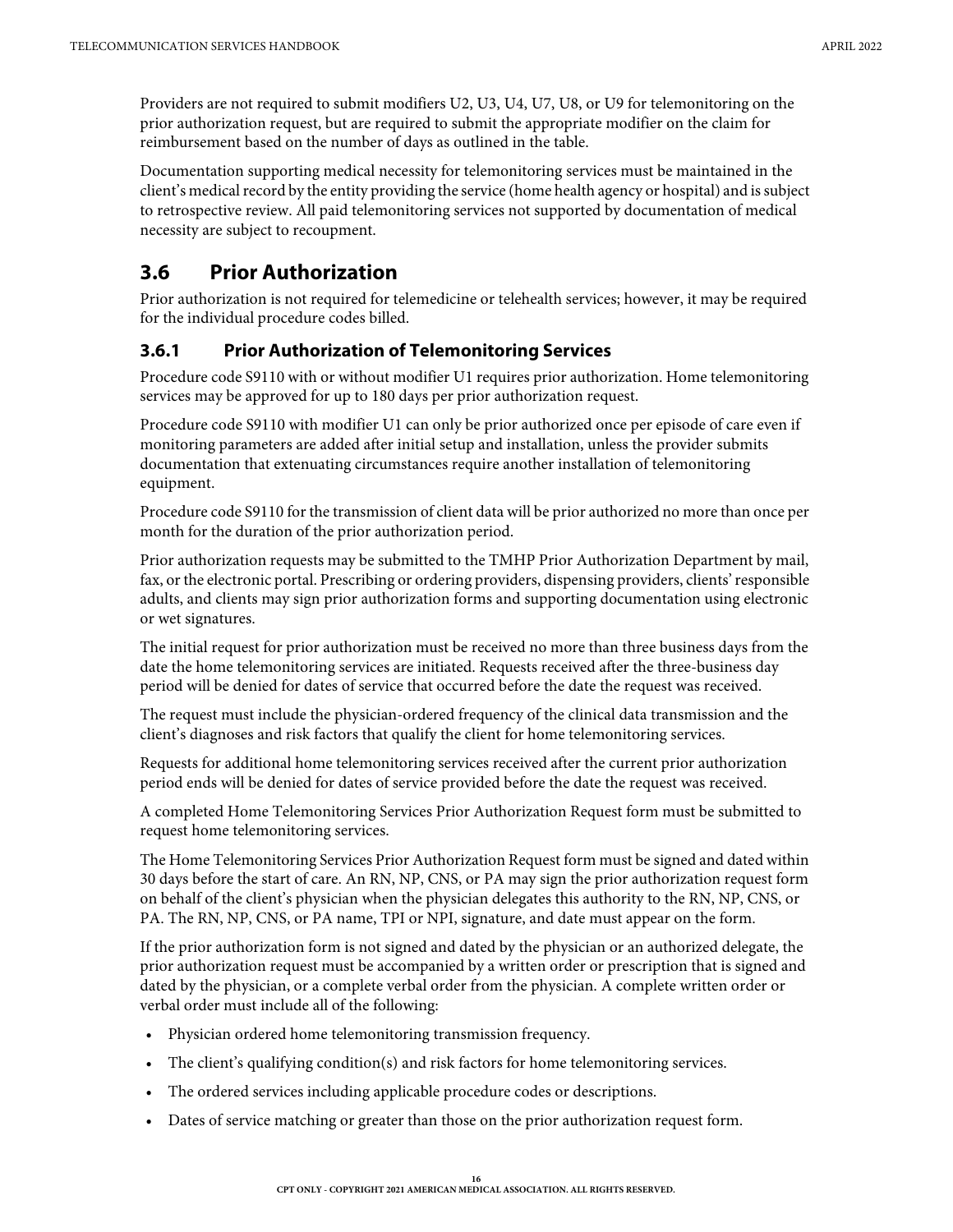- If prior authorization is being requested for the initial setup and installation, orders for initial
	- *Note:* A verbal order is considered current when the date received is on, or no more than, 30 days before the start of home telemonitoring services for the requested authorization period. A written order or prescription is considered current when it is signed and dated on, or no more than, 30 days before the start of home telemonitoring services.

A request received without a physician's or an authorized delegate's signature, documented verbal order, or written prescription will not be approved and may be denied.

Telemonitoring services will not be approved for clients of any age who have diabetes or hypertension unless they have two or more of the following risk factors:

- Two or more hospitalizations in the previous 12-month period
- Frequent or recurrent emergency department visits
- A documented history of poor adherence to medication regimens
- Documented history of falls in the previous 6-month period
- Limited or absent informal support systems
- Living alone or being home alone for extended periods of time
- A documented history of care access challenges

Prior authorization will be considered for clients who are 20 years of age and younger and have at least one of the following conditions:

- End-stage solid organ disease
- Organ transplant recipient
- Mechanical ventilation

*Refer to:* Subsection 5.5.1.2, "Document Requirements and Retention" in "Section 5: Fee-for-Service Prior Authorizations" (Vol. 1, General Information) for additional information about electronic signatures.

## <span id="page-16-0"></span>**3.7 Documentation Requirements**

Documentation for a telecommunication service must be the same as for a comparable in-person service.

#### <span id="page-16-1"></span>**3.7.1 Documentation Requirements for Telemonitoring Providers**

The home health agency or hospital must maintain documentation in the client's medical record that shows:

- The telemonitoring equipment is:
	- Capable of monitoring any data parameters included in the plan of care.
	- A Food and Drug Administration (FDA) Class II hospital-grade medical device.
	- Capable of measuring and transmitting the client's weight, oxygen levels in blood, glucose levels in blood, or blood pressure data.
- The monitoring equipment is being used, which must be demonstrated with data transmission information such as the:
	- Date of transmission.
	- Frequency of transmission.
	- Clinical data that was provided to the client's primary care physician or the physician's designee.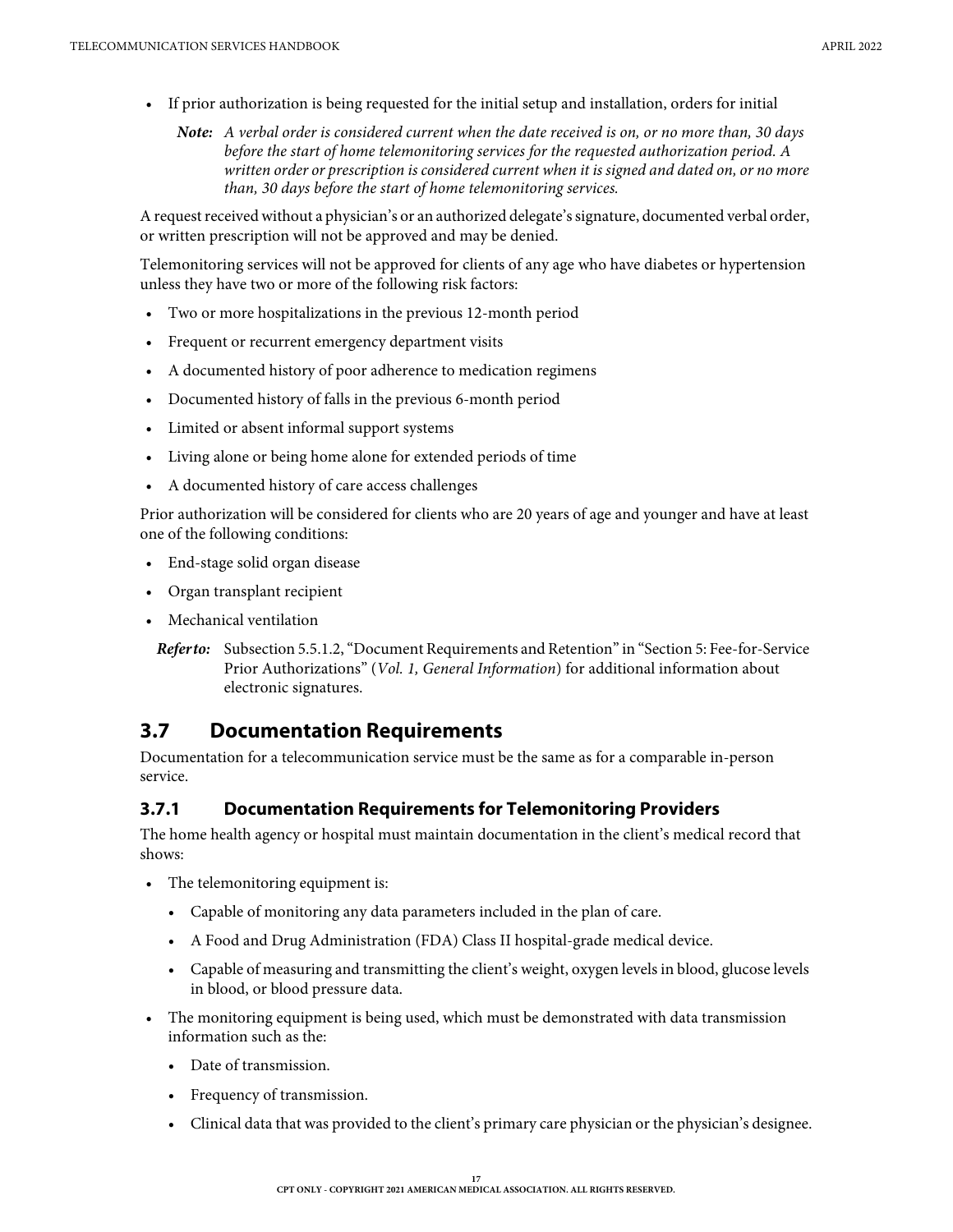- The provider's staff is qualified to install the telemonitoring equipment and to monitor the client's data, which will be transmitted according to the client's care plan.
- No other provider is also monitoring the client's clinical data.
- Whether the client is able to operate the equipment or has a willing and able person to assist in completing electronic transmission of data. (Not required if the equipment does not require active participation from the client.)
- There are written protocols, policies, and procedures about the provision of the home telemonitoring services that are available to HHSC or its designee upon request and that they address the:
	- Authentication and authorization of users.
	- Authentication of the origin of client data transmitted.
	- Prevention of unauthorized access to the system or information.
	- System security, including the integrity of information that is collected, program integrity, and system integrity.
	- Maintenance of documentation about system and information usage.
	- Information storage, maintenance, and transmission.
	- Synchronization and verification of patient profile data.

## <span id="page-17-0"></span>**4 Claims Filing and Reimbursement**

## <span id="page-17-1"></span>**4.1 Claims Information**

Claims for telecommunication services must be submitted to TMHP in an approved electronic format or on the CMS-1500 paper claim form or the UB-04 CMS-1450 paper claim form. Providers may purchase CMS-1500 paper claim forms or UB-04 CMS-1450 paper claim forms from the vendor of their choice. TMHP does not supply the forms.

When completing a CMS-1500 paper claim form or a UB-04 CMS-1450 paper claim form, all required information must be included on the claim, as information is not keyed from attachments. Superbills and itemized statements are not accepted as claim supplements.

*Refer to:* "Section 3: TMHP Electronic Data Interchange (EDI)" (Vol. 1, General Information) for information on electronic claims submissions.

> "Section 6: Claims Filing" (Vol. 1, General Information) for general information about claims filing.

Subsection 6.5, "CMS-1500 Paper Claim Filing Instructions" in "Section 6: Claims Filing" (Vol. 1, General Information) for instructions on completing paper claims. Blocks that are not referenced are not required for processing by TMHP and may be left blank.

Subsection 6.6, "UB-04 CMS-1450 Paper Claim Filing Instructions" in "Section 6: Claims Filing" (*Vol. 1, General Information*) for instructions on completing paper claims. Blocks that are not referenced are not required for processing by TMHP and may be left blank.

#### <span id="page-17-2"></span>**4.1.1 Telemonitoring Services**

Providers submitting claims for clients who have dual eligibility for Medicaid and Medicare must first submit their claims to Medicare for procedure code 99091. Claims for procedure code S9110 with any modifier should not be submitted to Medicare. Procedure code S9110 is not payable by Medicare.